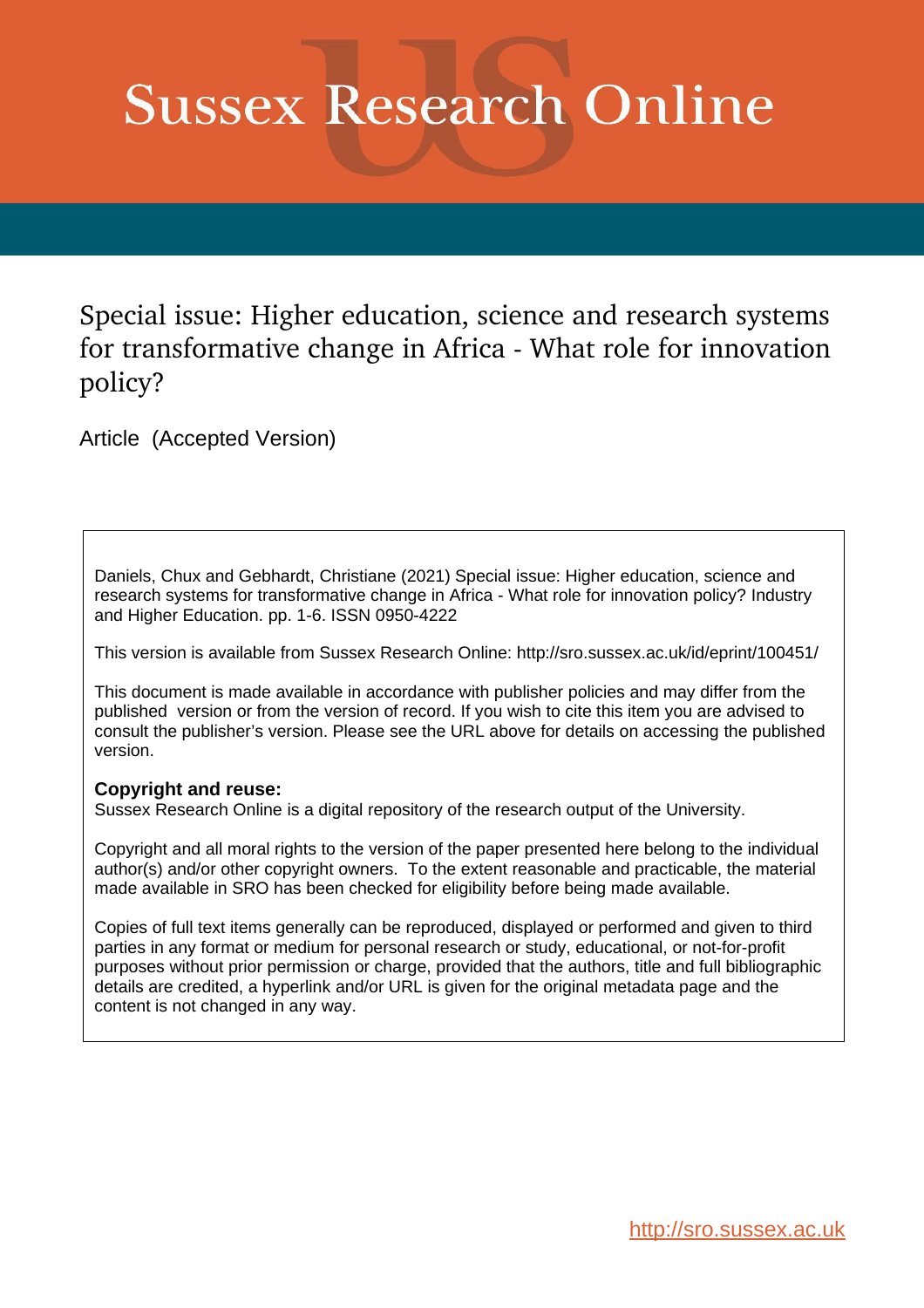

THE UNIVERSITY of EDINBURGH **Edinburgh Medical School** 

## **Biomedical Sciences**

Higher education, science and research systems for transformative change in Africa: What role for innovation policy?

Word count: 2982

Chux Daniels: Science Policy Research Unit (SPRU), University of Sussex, UK, [c.u.daniels@sussex.ac.uk](mailto:c.u.daniels@sussex.ac.uk)

Christiane Gebhardt: University of Edinburgh, Edinburgh Medical School, UK, [christiane.gebhardt@t-online.de](mailto:christiane.gebhardt@t-online.de)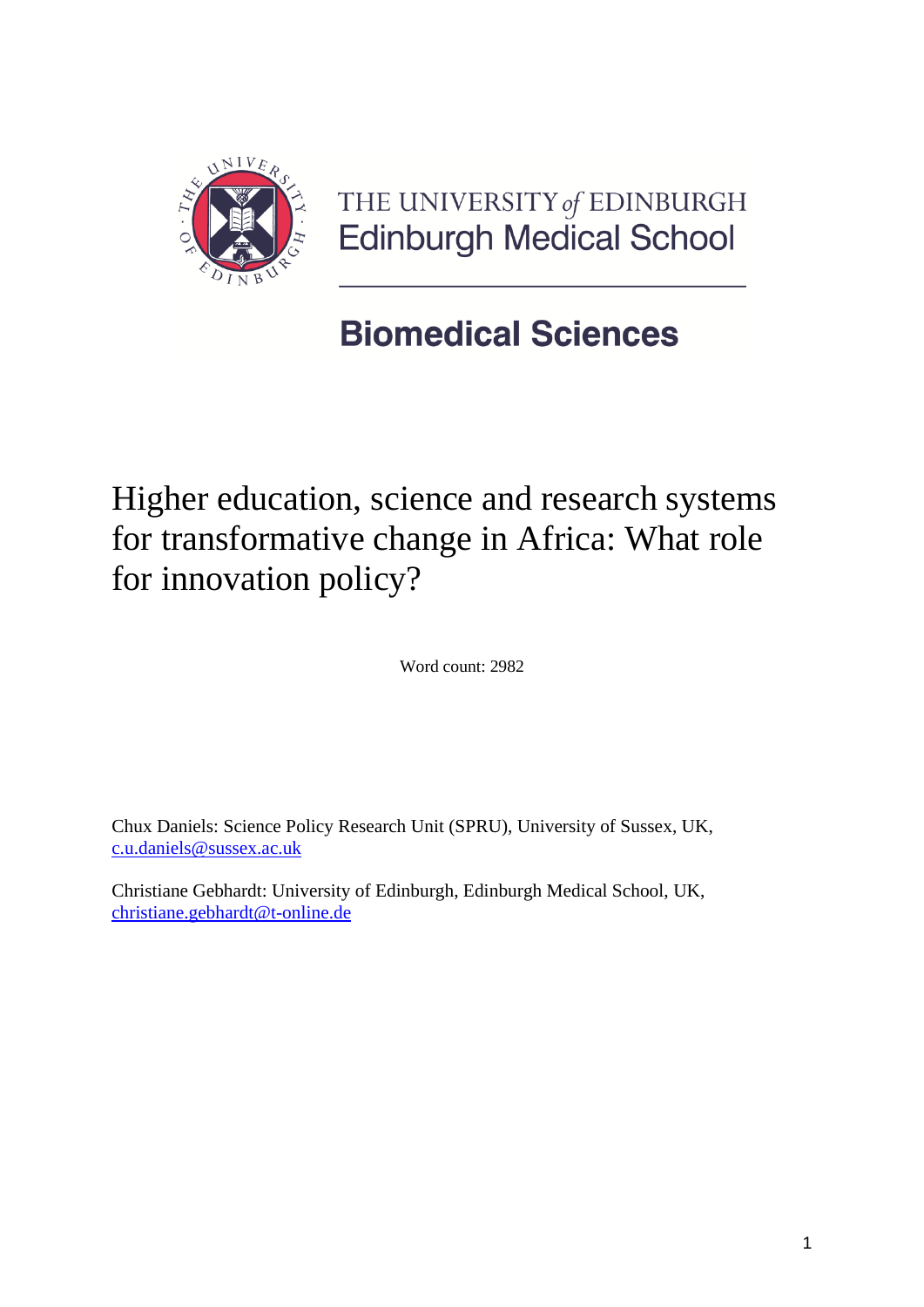#### **Global Innovation and Development Ecosystem in the COVID-19 Pandemic era**

It is an accepted fact that Higher Education, Science and Research (HESR) Systems are essential to innovation, development and social progress. The emergence of COVID-19 pandemic in 2020 has required us to reflect on existing paradigms. Not only has the COVID-19 pandemic led to an assessment of our delineated futures; it also put a question mark on our dense network of global value chains and the interconnectedness of systems, sectors and societies at global level and governance approaches. Many of us saw the benefit, but also the flaws in the governance of intergovernmental cooperation on COVID-19 pandemic. We also experienced the deficiencies in efficient stakeholder networking and the persistence of old institutional structures that hindered entrepreneurial universities from playing effective roles in bridging disciplinary and departmental silos (Meissner, Erdil and Chataway, 2018) (Audretsch and Audretsch, 2014). While being off the grid had been a verdict for poverty and economic dependency, local autonomy and participatory governance and social innovation became legitimate concepts that open new avenues for development as next phase after globalization (Ali, 2005).

In addition, COVID-19 calls for us to reexamine the proximity factor as a precondition for creativity, innovation and development – underpinned by education, science and research systems. Furthermore, COVID-19 has called into question the narrative that has formed the foundations of our modern economic system: that global competition and high technology innovation are two sides of a coin. And that together, global competition and high technology innovation constitute the ideal route towards an advanced socio-economic prospect. This narrative needs to be reconsidered, alongside the many questions that COVID-19 has raised at the global level. How can we deploy innovation for the development of less globally integrated regions? What (new) roles for HESR, HESR ecosystems actors and stakeholders, and innovation policy in ensuring that innovation, including science and technology (S&T) policies, focus on transformation, that is, achieving the SDGs? Are there new answers from unexpected places?

The last decade has experienced a renewed interest in the role of the African continent in innovation and sustainability. Innovation, including S&T, policy is looking for fresh ideas and new pathways for smarter, more inclusive, environmentally and socially sustainable pathways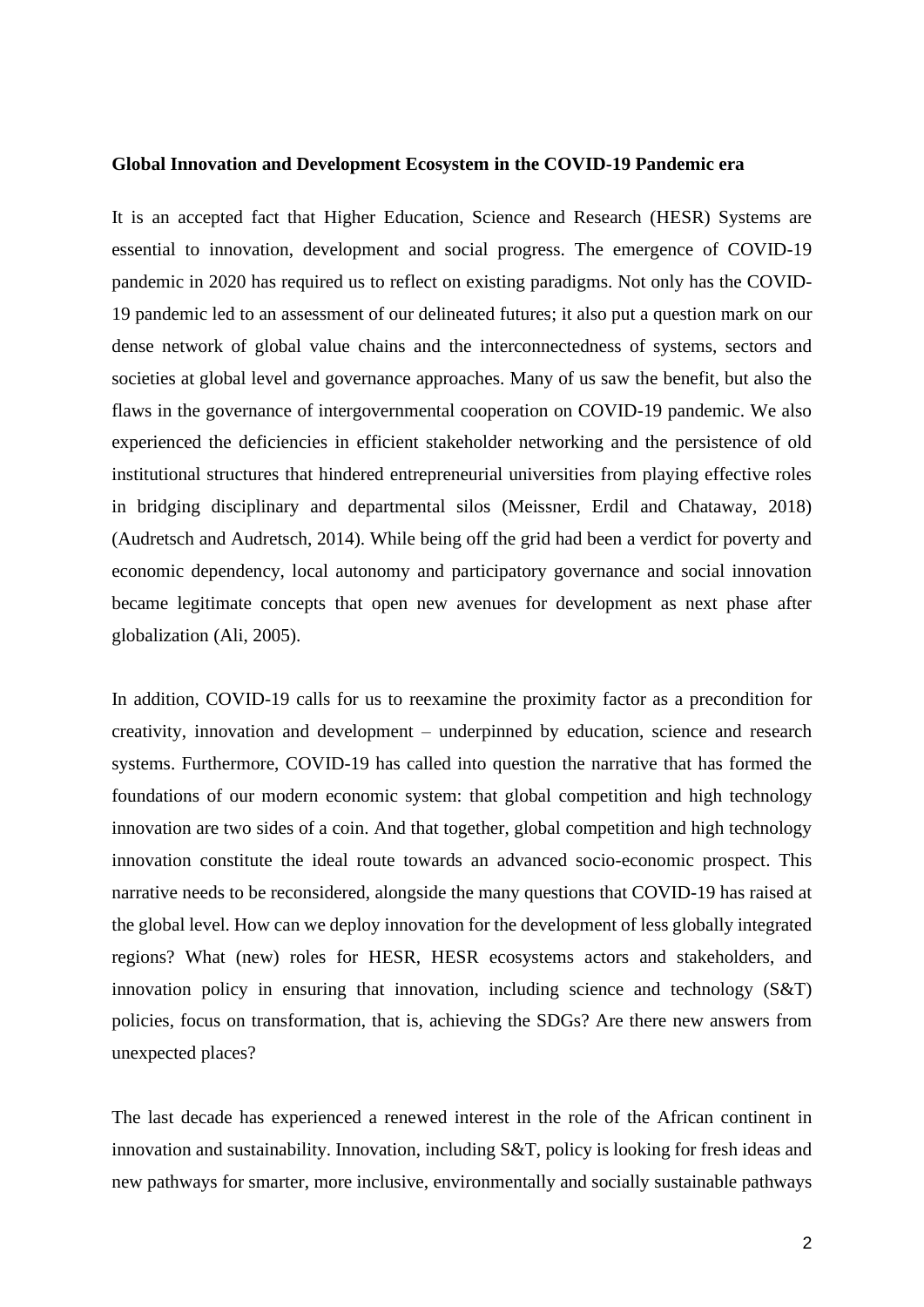to transformation. In Africa, countries such as Ghana, Kenya, Senegal and South Africa, are now exploring the prospects of Transformative Innovation Policy (TIP) as a way of refocusing science, technology and innovation (STI) systems and policies to address economic, social and environmental challenges as articulated in the SDGs (Daniels, 2020; Daniels et al, 2020a; Akon-Yamga et al, 2021).

#### **COVID-19, Digitalisation and Higher Education**

The transition to digitalisation in education was already taking place in Africa's HEIs prior to COVID-19. However, the pandemic has revealed major gaps at systems, by showing that majority of Africa's HEIs were not adequately prepared for the digital future in research, teaching and learning. Some of the reasons for this include inadequate broadband and internet connectivity, data, and virtual research infrastructure<sup>1</sup>. The few universities with good digital infrastructure and platforms have performed considerably better during the pandemic in their ability to either continue with their business of research, teaching and learning with minimal disruptions or restart operations with relatively less time lost. In this we group, we find the likes of The Virtual University of Senegal (UVS), Virtual University of Tunis (Tunisia), and Virtual University of Côte d'Ivoire  $(UVCI)^2$ . Digitalisation, especially high quality data, is therefore essential to the survival of universities and their ability to conduct research, teaching and learning that informs innovation and supports development objectives.

We have experienced the value of data and data analytics for integrated and rapid solution building and new services. With emphasis now placed on data and digital, at the African Union and across the continent, there is now a renewed focus on digitalization for transformation (AU, 2020). The importance of data, data analytics/science and digitalization broadly in Africa and globally have given rise to renewed tensions among global digital leaders with implications that geopolitics is taking a new course. Another implication of the shifts in digitalization and the resultant changes in cooperation at global levels, is reflected in the efforts by African Union and European Union for strengthening partnership in digitalization (Daniels et al, 2020b). Despite the keen interest in digitalization in Africa, progress in this area must be underpinned

<sup>&</sup>lt;sup>1</sup> AAU (Association of African Universities) (2020). AAU Press Release on the Coronavirus (COVID-19) Pandemic, March 2020.<https://blog.aau.org/aau-press-release-on-the-coronavirus-pandemic-covid-19/>

<sup>2</sup> UNESCO (2020). The response of Higher Education to COVID-19 - Higher Education in Africa: challenges and solutions through ICT, online training, distance education and digital inclusion, [https://en.unesco.org/news/response-higher-education-covid-19-higher-education-africa-challenges-and](https://en.unesco.org/news/response-higher-education-covid-19-higher-education-africa-challenges-and-solutions-through-ict)[solutions-through-ict](https://en.unesco.org/news/response-higher-education-covid-19-higher-education-africa-challenges-and-solutions-through-ict)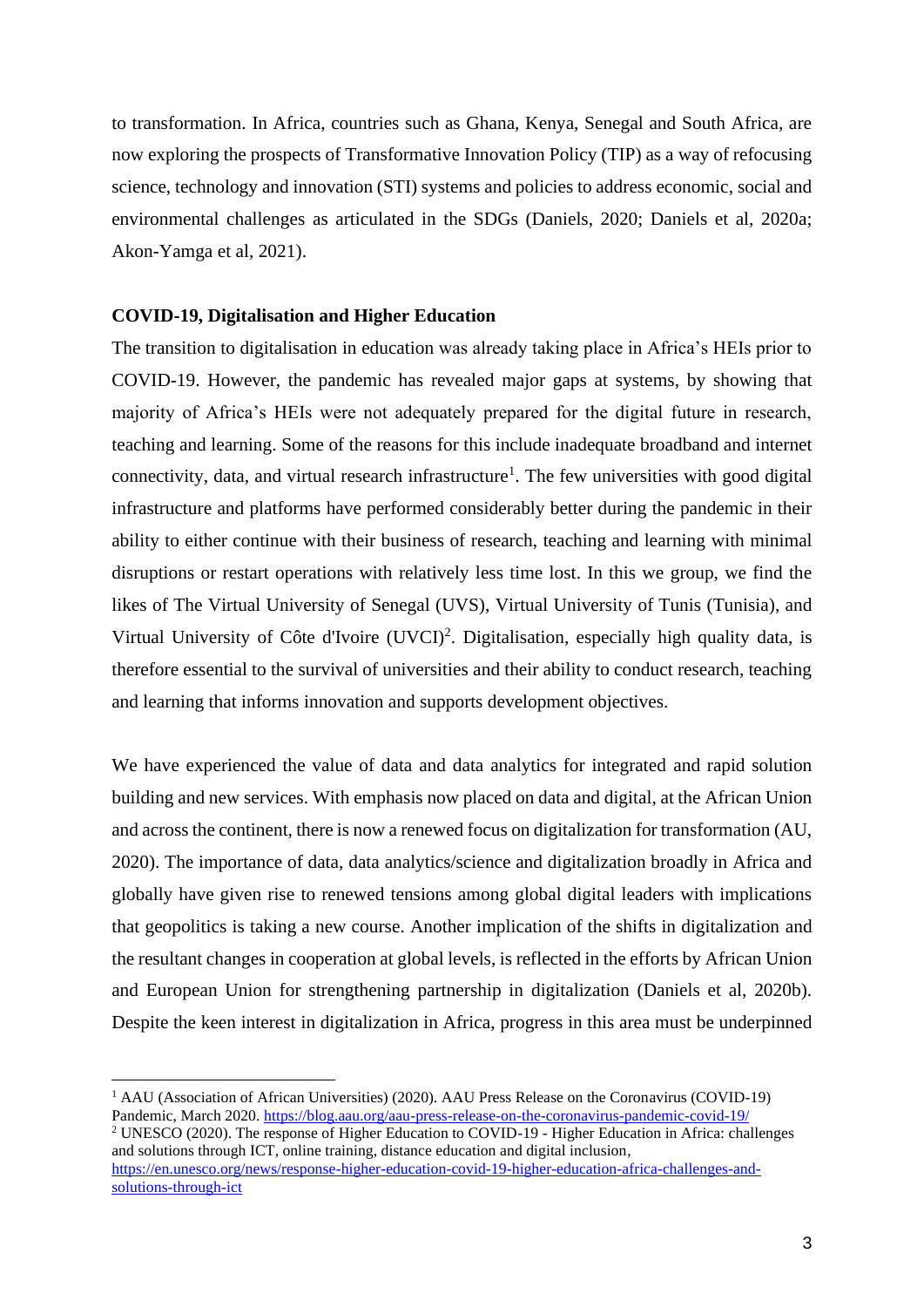by strong research and innovation in universities and other Higher Education Institutions (HEIs) (AUDA-NEPAD, 2019), in addition to appropriate public policies (AUC, 2014, 2016). New technological enablers in universities and HEIs, renewable energy, biotechnology and artificial intelligence empower citizens and researchers all over the globe. Despite the fact that innovation takes place in many different places and institutions; the university remains a source of knowledge, capabilities and economic growth via innovation rather than an outmoded organizational model. Nonetheless, the university must be more actively embedded in a regional innovation ecosystem – or create one by itself – to become fully effective as a lever of a knowledge-based society. To live up to this important role, that is, strengthening universities to perform their functions in the relevant innovation ecosystems, significant personnel and financial resources are required. In addition to funding, there is need for deeper understanding of the political economy factors that influence and shape science and research funding and decision-making (Chataway et al, 2019). The process of integrating universities into innovation ecosystems has to be organized and managed. The latter point has been overlooked for too long. It calls for changes in multi-level governance (supra-, nationalsubnational), transformative governance (change) and the governance of innovation per se (participatory, citizen driven and institutionalized big sciences).

Many fundamental questions arise around this problem: How is decision making organized in transformative governance? Clearly, evidence-based Policy needs data. What are the adequate methods and indicators to measure progress and identify weak signals for change? The Covid crisis has reemphasized the point there is a new sense of urgency that underlines the importance of response time to act on disaster. The speed and direction of innovation and transformation depends, in part, on organizational readiness and we sense that the power of reflection, communication and necessary discourse might be an engine for putting smartness and sustainability to environmental, economic and societal benefit.

### **Higher Education, Science and Research Systems in Africa: Innovation Policy to the rescue?**

Empirical research carried out by **Kahn** and **Oghenetega** shows that massive African brain drain to Europe and the United States might be a phenomenon of the past. The authors carried out a tracer study of African doctoral graduates of South Africa's leading universities to address the problem of brain drain with new data. Contrary to the expectation that the majority of graduates would depart from Africa they found that the majority returned home on completion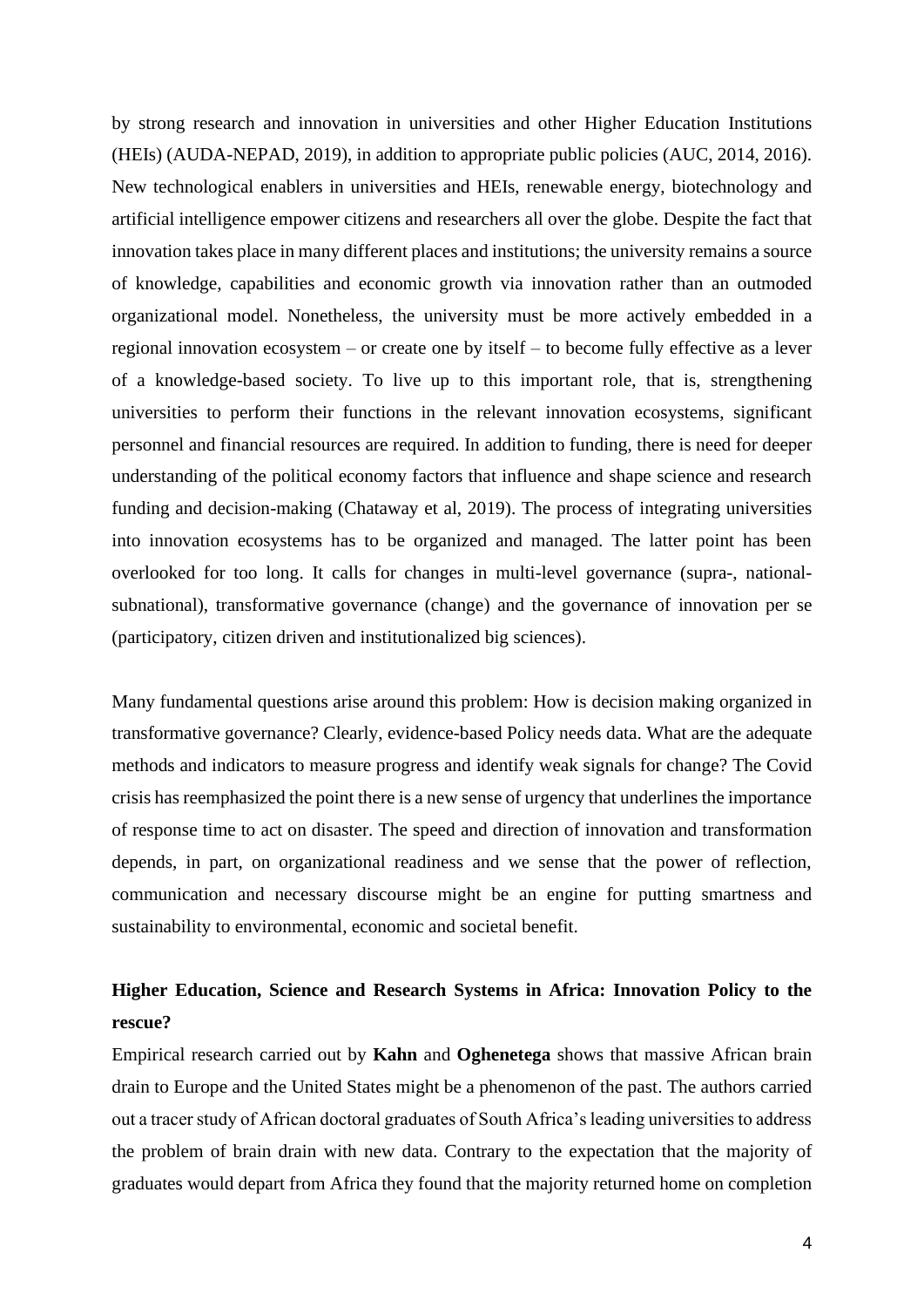on completion of their doctoral studies in South Africa. The unexpected outcome of temporary migration was brain circulation and talent development in the region.

University-industry interaction researched by **Saad, Guermat,** and **Boutifour** indicate that innovation policies in Algeria failed to address the organizational problem of disciplinary silos in Higher Education Institutions. The authors analyze the types and extent of interactions that can exist between Algerian HEIs and industry and their impact on innovation. Their studies show incentives and blockages of constructive interaction in innovation.

In Africa, innovation can take a different turn, if the African ecosystem is capable of reinventing and of reflecting itself (Oloruntoba and Muchie, 2018). Africa profits from experimental designs all over the world and select from a multitude of programmatic policies to spur innovative growth and address societal, economic, demographic and environmental challenges, as articulated in the United Nations global Sustainable Development Goals (SDGs). The transformative innovation policy (TIP) is one such policy approach that involves experimental designs of innovation policies, programmes and projects with a focus on addressing the SDGs, thereby fostering the prospects for long-term transformative change (Schot and Steinmueller, 2018; Daniels et al, 2020a; Akon-Yamga et al, 2021).

The African innovation and digital agenda adopt participative science governance, real world laboratories, vocational makerspaces and stores, and ICT-driven hackathons more easily than in Europe. One reason for this easier rate of adoption is because the African continent can rely on a young population which are less reluctant to change, in comparison to citizens in European countries. This considerably high rate of adoption, fueled by Africa's youth population, also accounts for the fast growth in digital entrepreneurship in the continent, coupled with advances in technology commercialisation, and innovation policy for transformative change (Nesbitt-Ahmed et al 2020; Daniels et al, 2021).

The complex relationships between individual researchers and scholars, teachers and society will remain prominent on the research agenda of African scholars (Kahn, 2014; Muchie and Baskaran, 2013). The silo mentality is a condition or attitude marked by an absence of open and cross-disciplinary communication and a disinterest or unwillingness to learn from other disciplines and thought communities` (Meusburger, Heffernan and Suarsana, 2018). There is the need to embed scientific excellence in Africa. However, the process of embedding excellence must go beyond metrics and indicators that are based on individual performance in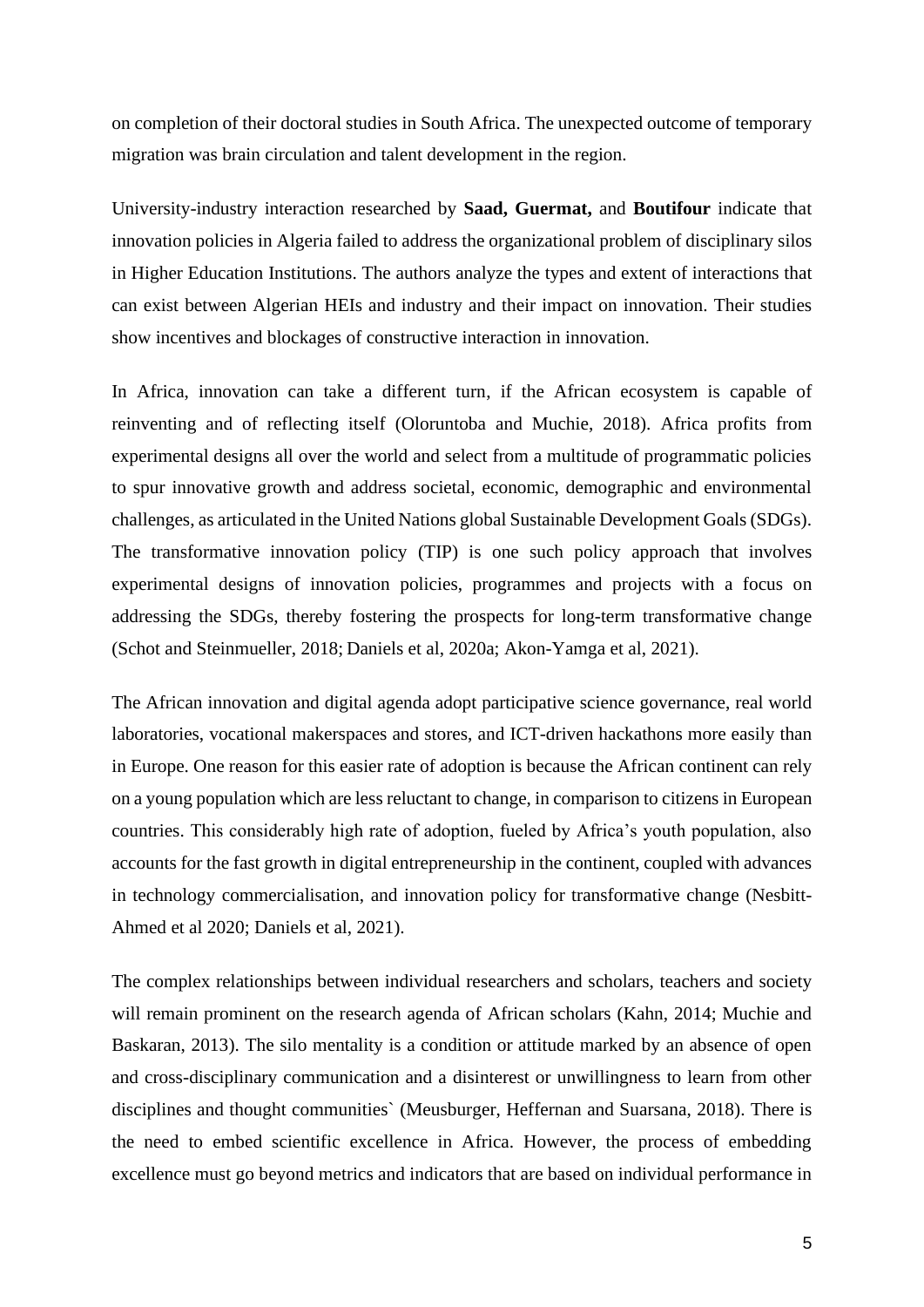terms of publications and citations; but rather focus on broader [science, research and innovation] systems strengthening that reward interdisciplinarity, co-creation and reflexivity in peer learning (Chataway and Daniels, 2020).

There is money for experimental and translational activities that help initiate institutional change: national innovation, regional innovation and smart and sustainable development in Africa are addressed by different policies and various programs and institutions such as the African Union (AU), the African Union Development Agency (AUDA) (formerly, New Partnership for Africa's Development (NEPAD)), the African Development Bank (AfDB), the World Bank and the United Nations Educational, Scientific and Cultural Organization (UNESCO), or UNECA and the European Program of Regional Innovation Strategies for African regions (Guislain *et al.*, 2005) (Signé, Banda and van de Walle, 2017).

Resources and actions are necessary on various fronts, including higher education (HE) science and research systems to generate the knowledge, capabilities and skills; governments to coordinate efforts and partnerships at many levels, alongside formulating and implementing evidence-based policies (Ahmed, 2018). Consequently, efforts to address these challenges, must involve the entire innovation ecosystem and activate and transform players in academia, business, government and society in co-creating solutions and sharing effective practices that advance the frontiers of knowledge on collaboration for social and economic progress, inclusive development and transitions towards sustainability and regional circularity (Daniels et al, 2017; (Gebhardt, 2020).

The contribution show that innovation studies need more research on governance of innovation and system thinking (Gebhardt, 2013). Systemic interdependences are about mutual dependence and influence in the relations between different simultaneous processes or between different institutions. The discrete processes or institutions are parametrically linked with each other as it were; that is, they can reciprocally change important basic conditions for each other (Mayntz, 2002).

In this line of thought, **Yongabo** and **Göktepe-Hultén** show the value of system building and stakeholder interactions and how policy frameworks contribute to the emergence of an agriculture innovation system – a highly relevant but long neglected topic in Rwanda and in Africa in general. Transformation challenges the role of governments to set up appropriate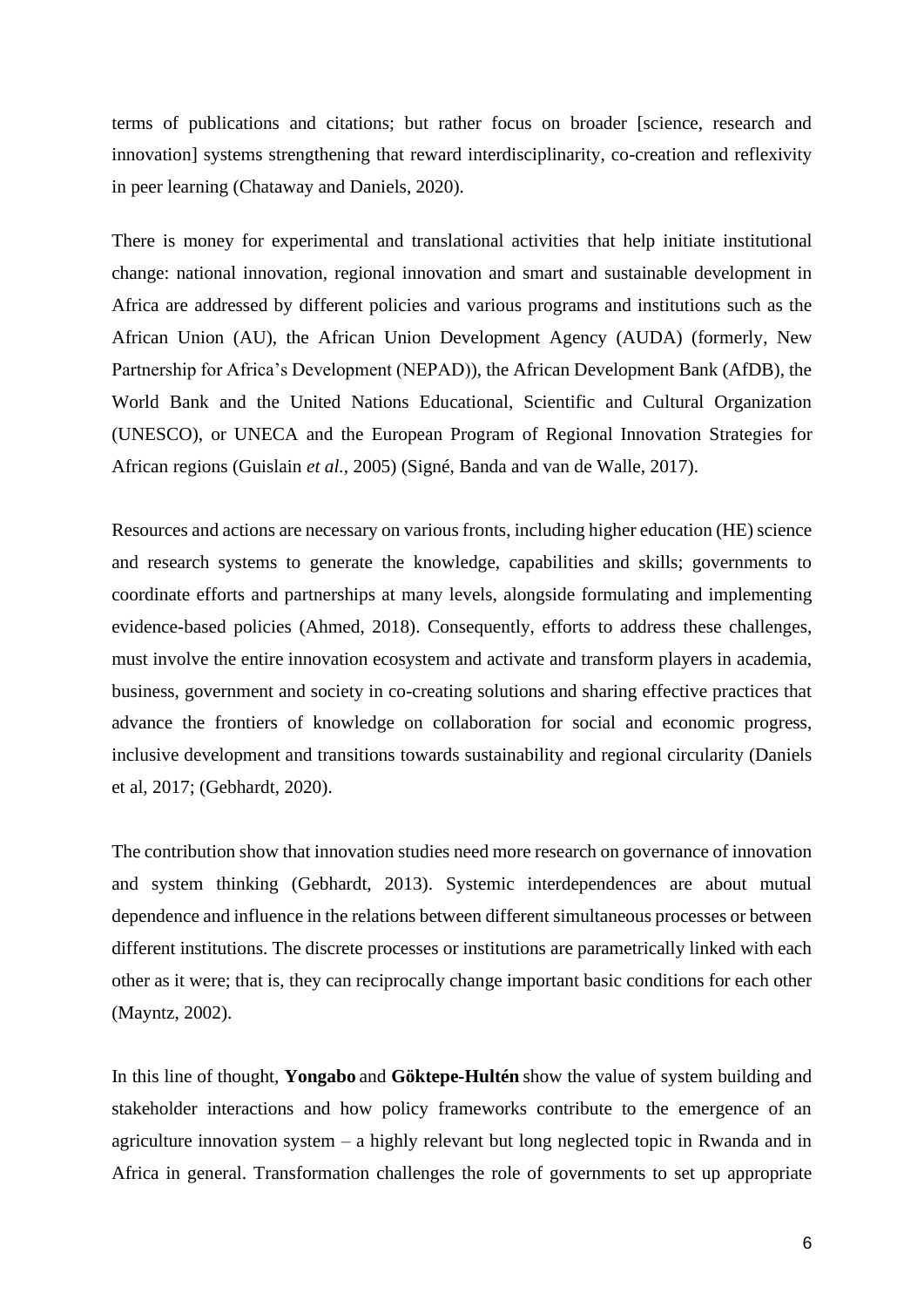frameworks and governance structures that enable multi-stakeholder interactions in co-creating knowledge and solutions with new actors and sectors. The study illustrates that strategic and organizational aspects such as evidence-based policymaking, institutional capacity building, and a local platform designed for transparent resource allocation and collaboration contributes to innovation ecosystems strengthening.

Various continental policies, strategies and frameworks of the Africa Union speak to the issue of local specificity in transformation: for instance, the Agenda 2063, *The Africa We Want* (AUC, 2015), the STI Strategy for Africa (STISA-2024) (AUC, 2014); and the Continental Education Strategy for Africa (CESA 16-25) (AUC, 2016). Another important discourse across the African continent is the need for sustainability driven transition – for instance, transition from economies based on the extraction of natural resources to knowledge-based economies that are both sustainable and inclusive (Daniels and Amadi-Echendu, 2021).

At the same time, digital technologies move in a globalized mode and change the academic and industrial landscape through a new division of knowledge production and use. These organizational and technological and streams challenge existing frameworks, institutional settings, and established innovation schemes. Consequently, innovation policies and policymaking are evolving and adopting greater levels of co-creation, experimental programme design, and a sharper focus on directionality (Daniels et al, 2020a). In addition, the funding of social innovation and changes to university funding to facilitate interdisciplinary and translational education and research are also evolving.

Apparently, this dynamic has not reached all universities and academic programs. In this regard, **Walwyn** and **Combrinck** analyze the deficiencies in current pedagogical approaches and curricula to science and technology policy studies in Southern African universities. They propagate a new unique approach of self-reflexive, epistemic and value-based education which may create a robust and strong community of new academics that can embrace innovation policies that ensures that innovation addresses broader societal concerns and spur entrepreneurial thinking at the same time.

Despite concern that universities live up to a new role in innovation seeking countries (Dabic, 2016; Gebhardt and Stanovnik, 2016) there is hope that in this new discourse curricula will be changed and the African university can become a prototype of a creative and entrepreneurial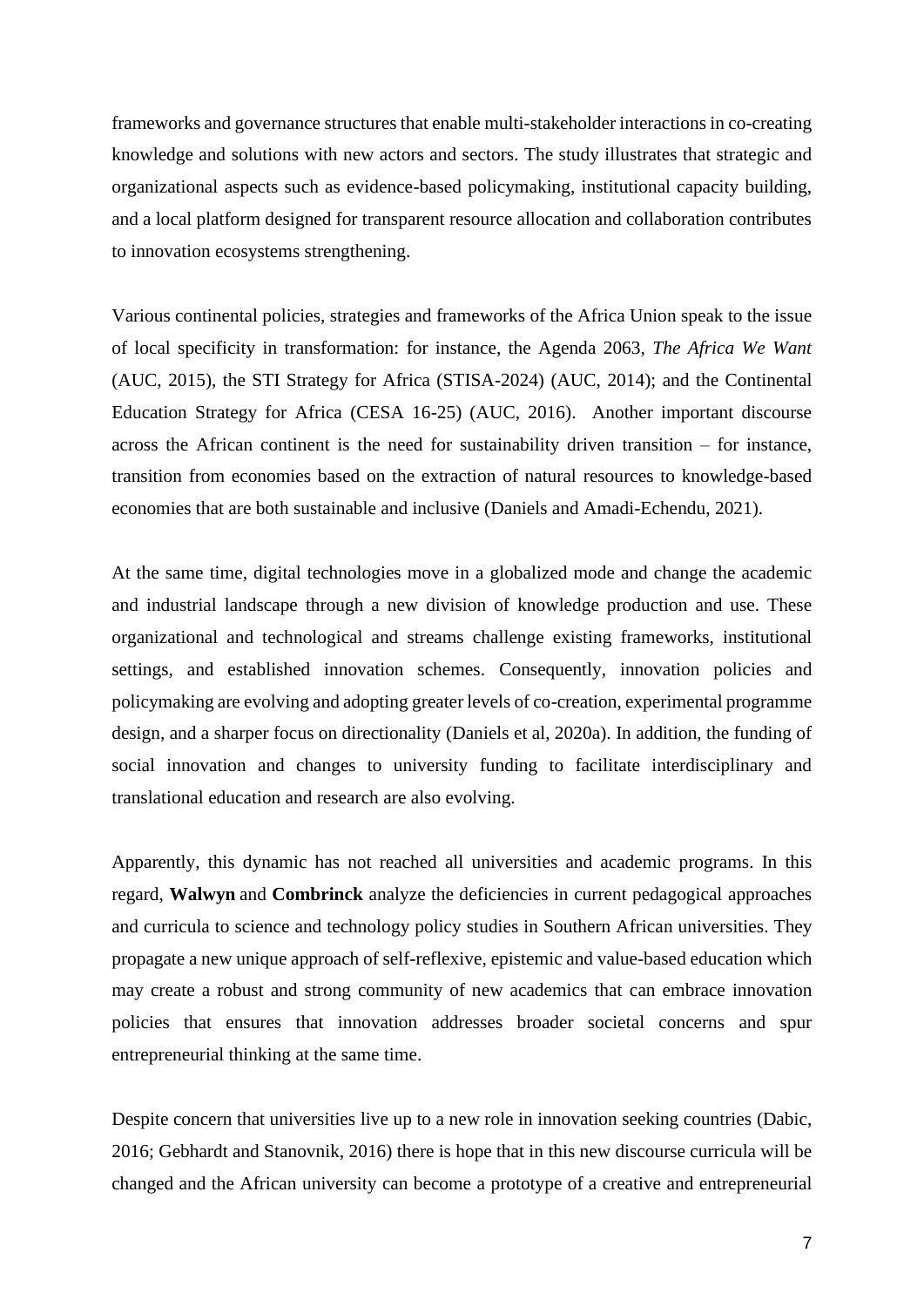milieu researchers had in mind for higher education in innovation systems (Funke *et al.*, 2009; Meusburger, Heffernan and Suarsana, 2018) (Etzkowitz *et al.*, 2000). **Walwyn** and **Combrinck** emphasize that capacity building cannot be restricted on conveying content but must include new pedagogical practices, and address values such as inclusion, self-reflection and responsibility for future innovation policy practitioners. Walwyn and Combrinck take the Covid crisis as a turning point to alter existing practice and reintroduce the concept of epistemic cultures (Knorr-Cetina, 1999).

The shifts to these new paradigms are juxtaposed with former approaches that emphasized technological development paths and traditional academic teaching. Across the African continent, the development discourse is also shifting from STI and innovation policies for 'catching up' or 'leapfrogging' to innovation and innovation policies for transformative change, and transitions to more inclusive and sustainable development.

Nonetheless, **Twiringiyimana, Daniels,** and **Chataway** show that institutionalized big science, technology and innovation still play a central role in the national, regional and global social and economic development but changed to a paradigm of knowledge-driven innovation. The research underlines that innovativeness and creativity are never the result of individual action alone but needs a stimulating environment and interaction of university, industry and government within the innovation system. They discuss conceptual frameworks such as the Triple Helix (TH) and the National Systems of Innovation (NSI) that influence STI policies and regulatory frameworks for their applicability in the Sub-Saharan Africa context. The authors show that strengthening STI governance, in line with TH and NSI frameworks, requires clarity in responsibilities, improvements in accountabilities of actors involved in policymaking, structural reconfigurations and addressing management and capability gaps. These factors hinder effective interactions among research and innovation actors, thereby weakening the NSI's ability to contribute to socioeconomic development and transformation.

With these new pathways of Big Sciences versus Citizen Driven Innovation Policymaking becomes a strategic importance and Governance an organizational challenge. What is the value of S&T for societal development, what science is needed in Africa and how can it be organized? Accordingly, (Manyuchi and Mugabe, 2018) argue that African S&T is narrowly defined, research and development (R&D) in local firms is not emphasized. And that important innovation aspects such as technology searching, procurement and technology diffusion. In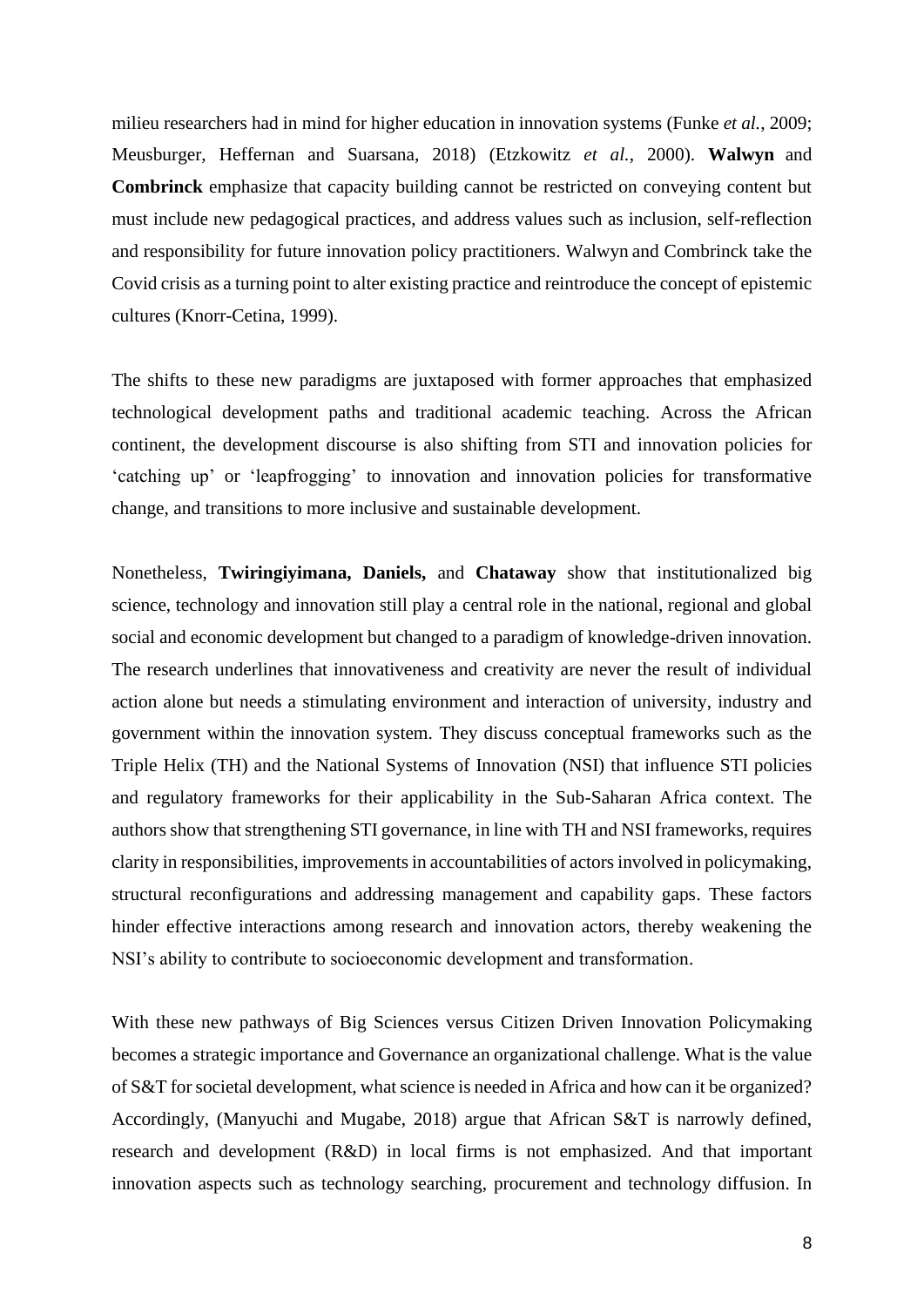addition, institutional linkages and collaboration are few and weak, while engineering and entrepreneurship capabilities are not fully employed. They point to the problem of limited financial resources, low levels of technological readiness and innovation capacities and generally poor and neglected R&D infrastructure.

We believe that at the level of policy, a new thinking is required as a precondition for investments. This new thinking must transcend the practice of restricting policies on innovation to sectors. Rather, policies to foster innovation (including science and research in HEIs) must take a systems level approach, and focus on addressing directionality failures, the SDGs, transformation, and resilience of Africa. Achieving this objective demands a new approach to innovation policymaking, such as the TIP approach. Furthermore, innovation policies in Africa must begin to look beyond sectoral and national levels and explore how to formulate, implement and govern research and STI policies at regional levels in ways that help promote cross boarder collaboration and cooperation – as necessitated by the Africa Continental Free Trade Area (AfCFTA) agreement. Within the context of the regional integration agenda of the African Union as encapsulated under agenda 2063, there is an increasing need for regional policies on innovation and regional integration on the continent, the integration of local stakeholders in the governance of innovation and there is an urgent need for systematic collection of data and appropriate indicators to measure progress and execute evidence-based policy, especially in relation to STI policies.

If we adopt that renewed policy approach the systemic perspective on innovation underlines that Speed of Transformation and Policy Implementation relies on accomplishments in other fields such as Governance of Innovation, Development of the Innovation Ecosystem, Management Education and Capacity Building and on Technicalities. Organizational and technical solutions are relevant and have decisive impact on the success of the African policy agenda. Citizen Participation relies on the overall Quality of Education in a society and Communication on all levels appears to be a key success factor for reflecting the interconnectivity and interoperability of topics and stakeholders in a dynamic transformation process and for making the necessary adaptations and corrections.

A strong engine in the system is discernable through the linkages of Citizen Participation, Communication, Trust, local stakeholder governance, a new image and African brand, and the Speed of Transformation which will again spur citizen participation. This loop can be a strong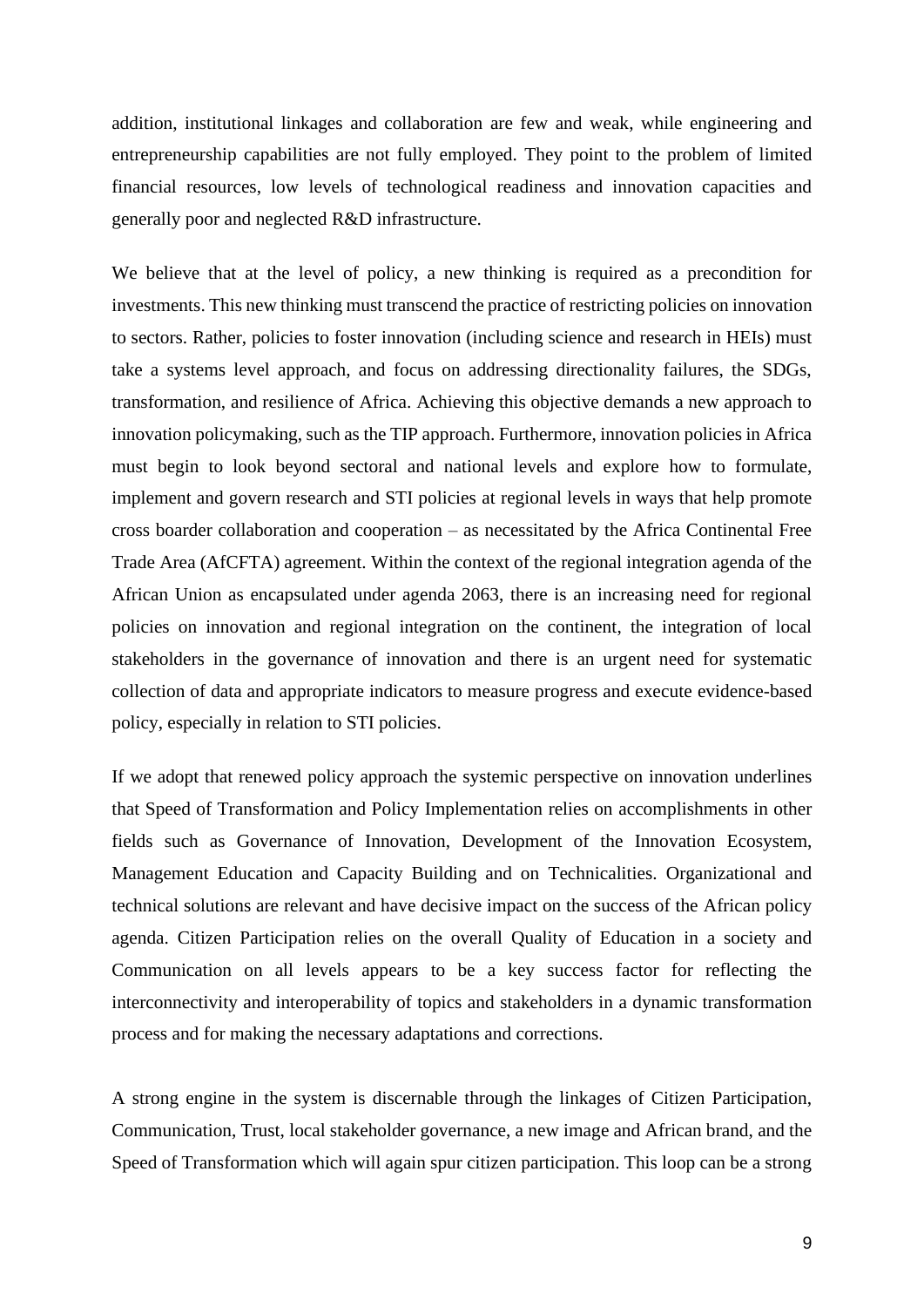enabler of self-organized dynamics in the innovation system and a key point in African innovation policy.

**Future research agenda** for higher education, research, science and innovations systems in Africa that emerge from this special journal series include:

- The need for innovation studies to focus more research on the governance of innovation (and innovation policy) and system thinking.
- Reconsideration of global value chains. What does circular economy mean for African states?
- African innovations clusters and solution driven regional innovation. What does the quadruple helix in practice mean in Africa?
- Organizational and digital readiness check for high technology: what roles for Africa in space technologies and AI for development and transformation?
- Policy implementation of the new STI: cases and lessons learned. What are "best in class" governance models for the subnational level of innovation policy? And how may these best in class governance models be scaled up and better deployed to support Africa's transformation agenda and development aspirations?
- In what ways can the possible impacts from UNECE driven SDG KPIs support the transitions to smart and sustainable cities in Africa?

#### **References**

- Ahmed, F. (2018) 'Preparedness and Economic Integration in Africa A Case with Reference to APRM', *African and Asian studies,* 17(3), pp. 205-254.
- Akon-Yamga, G., Daniels, C.U., Quaye, W., Ting, M.B and Asante, A (2021). Transformative Innovation Policy Approach to E-Waste Management in Ghana: Perspectives of actors on transformative change, *Science and Public Policy,*  <https://doi.org/10.1093/scipol/scab005>
- AU (African Union), 2020. The Digital Transformation Strategy for Africa (2020-2030), <https://au.int/en/documents/20200518/digital-transformation-strategy-africa-2020-2030>
- African Union Commission (AUC) (2014). Science, Technology and Innovation Strategy for Africa 2024. Addis Ababa, AUC.
- AUC (2015). Agenda 2063, The Africa We Want, Popular Version, AUC
- AUC (2016). Continental Education Strategy for Africa (CESA) CESA 2016-2025. Addis Ababa, AUC.
- AUDA-NEPAD (African Union Development Agency), (2019). *African Innovation Outlook III*. Johannesburg, South Africa: AUDA-NEPAD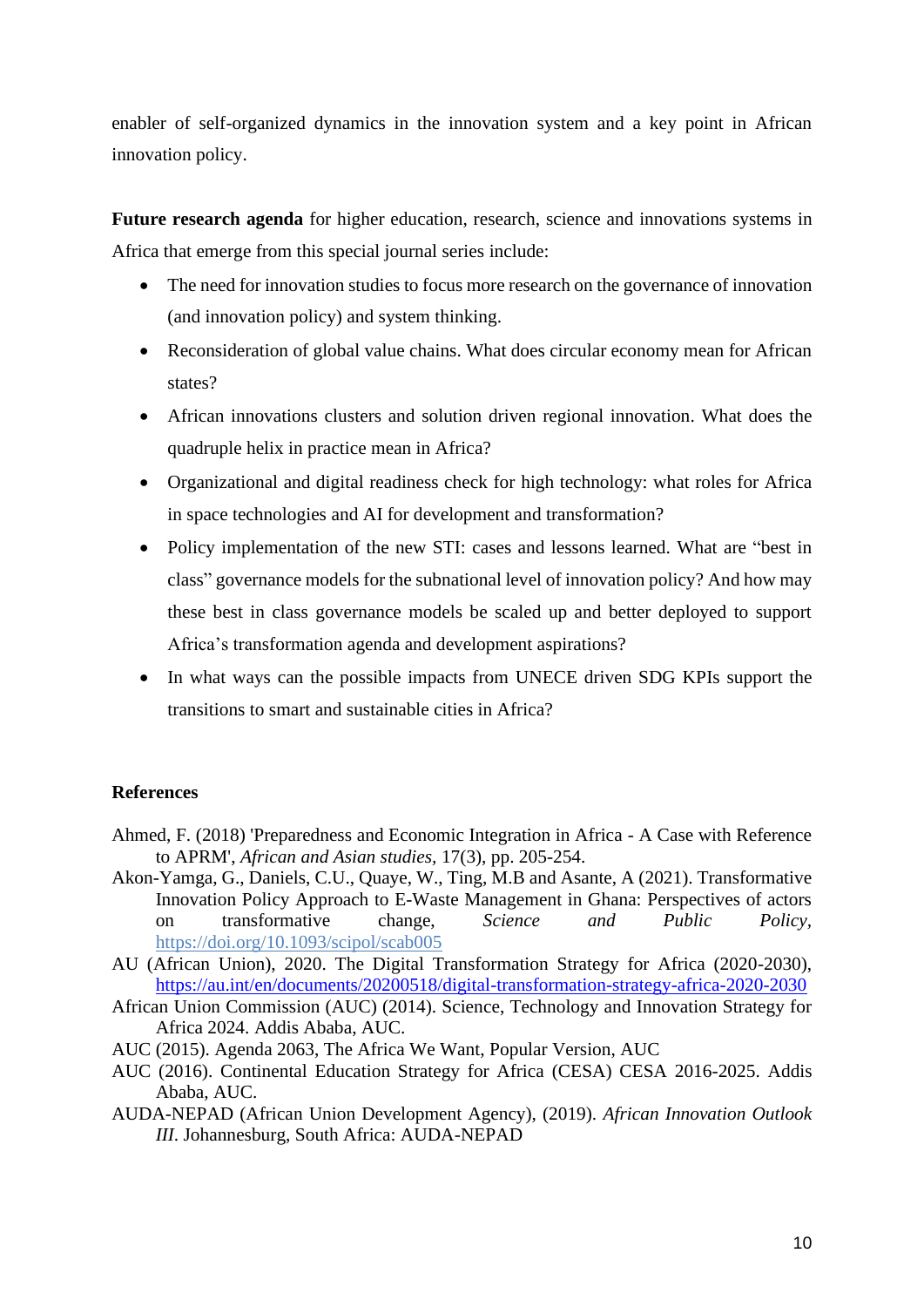- Audretsch, D. B. and Audretsch, D. B. (2014) 'From the entrepreneurial university to the university for the entrepreneurial society', *The Journal of technology transfer,* 39(3), pp. 313-321.
- Chataway, J., Dobson, C., Daniels, C., Byrne, R., Hanlin, R. and Tigabu, A. (2019). Science Granting Councils in Sub-Saharan Africa: Trends and tensions, *Science and Public Policy Journal,* scz007,<https://doi.org/10.1093/scipol/scz007>
- Chataway, J. and Daniels, C. (2020). The Republic of Science meets the Republics of Somewhere: Embedding scientific excellence in sub-Saharan Africa, 39-58. [http://doi.org/10.5281/zenodo.3607326.](http://doi.org/10.5281/zenodo.3607326) In Kraemer-Mbula, E., Tijssen, R., Wallace M. L. and McLean, R (eds) Transforming Research Excellence: New Ideas from the Global South. Cape Town: African Minds
- Dabic, M. (2016) *Entrepreneurial Universities in Innovation-Seeking Countries Challenges and Opportunities.* 1st ed. 2016.. edn. New York: New York : Palgrave Macmillan US : Imprint: Palgrave Macmillan.
- Daniels, C. (2020). Transformative Innovation Policy Africa, technical report for the IDRC, Canada: [https://idl-bnc-idrc.dspacedirect.org/bitstream/handle/10625/59142/IDL-](https://idl-bnc-idrc.dspacedirect.org/bitstream/handle/10625/59142/IDL-59142.pdf)[59142.pdf](https://idl-bnc-idrc.dspacedirect.org/bitstream/handle/10625/59142/IDL-59142.pdf)
- Daniels C., Amadi-Echendu J. (2021) Entrepreneurship, Innovation, and Technology Commercialisation for Transformative Change in Africa: Perspectives, Policies and Practices. In: Daniels C., Dosso M., Amadi-Echendu J. (eds) Entrepreneurship, Technology Commercialisation, and Innovation Policy in Africa. Springer, Cham., [https://doi.org/10.1007/978-3-030-58240-1\\_1](https://doi.org/10.1007/978-3-030-58240-1_1)
- Daniels, C., Dosso, M., and Amadi-Echendu J. (eds.) (2021). Entrepreneurship, Technology Commercialisation, and Innovation Policy in Africa, Springer Nature, Cham., <https://doi.org/10.1007/978-3-030-58240-1>
- Daniels, C., J. Schot, J. Chataway, M. Ramirez, E. Steinmueller and L. Kanger (2020a), Transformative Innovation Policy: Insights from Colombia, Finland, Norway, South Africa, and Sweden, In *Innovation policy at the intersection Global debates and local experiences*, Cele MBG, TM Luescher and AW Fadiji (eds.), HSRC
- Daniels C., Erforth, B., Floyd, R. and Teevan C. (2020b). Strengthening the Digital Partnership between Africa and Europe by ETTG, DIE, ECDPM and ACET, available at: [https://ettg.eu/2020/10/26/strengthening-the-digital-partnership-between-africa-and](https://ettg.eu/2020/10/26/strengthening-the-digital-partnership-between-africa-and-europe/)[europe/](https://ettg.eu/2020/10/26/strengthening-the-digital-partnership-between-africa-and-europe/)
- Daniels, C., Ustyuzhantseva, O. and Yao, W. (2017). Innovation for inclusive development, public policy support and triple helix: perspectives from BRICS, African Journal of Science, Technology, Innovation and Development, 9, 5, 513-527
- Etzkowitz, H. (2003) 'Research groups as  $B\widehat{\mathbf{D}}$  quasi-firms  $B^{TM}$ : the invention of the entrepreneurial university', *Research policy,* 32(1), pp. 109-121.
- Etzkowitz, H. (2008) *The triple helix : university-industry-government innovation in action.* New York: New York : Routledge.
- Etzkowitz, H. (2013) 'Anatomy of the entrepreneurial university', *Social science information (1967),* 52(3), pp. 486-511.
- Etzkowitz, H., Webster, A., Gebhardt, C. and Terra, B. R. C. (2000) 'The future of the university and the university of the future: evolution of ivory tower to entrepreneurial paradigm', *Research policy,* 29(2), pp. 313-330.
- Funke, J., Meusburger, P., Wunder, E. and SpringerLink (2009) *Milieus of creativity an interdisciplinary approach to spatiality of creativity.* Dordrecht: Dordrecht : Springer.
- Gebhardt, C. (2013) 'The making of plasma medicine. Strategy driven clusters and the emerging roles of cluster management and government supervision', *The Journal of technology transfer,* 38(4), pp. 401-414.